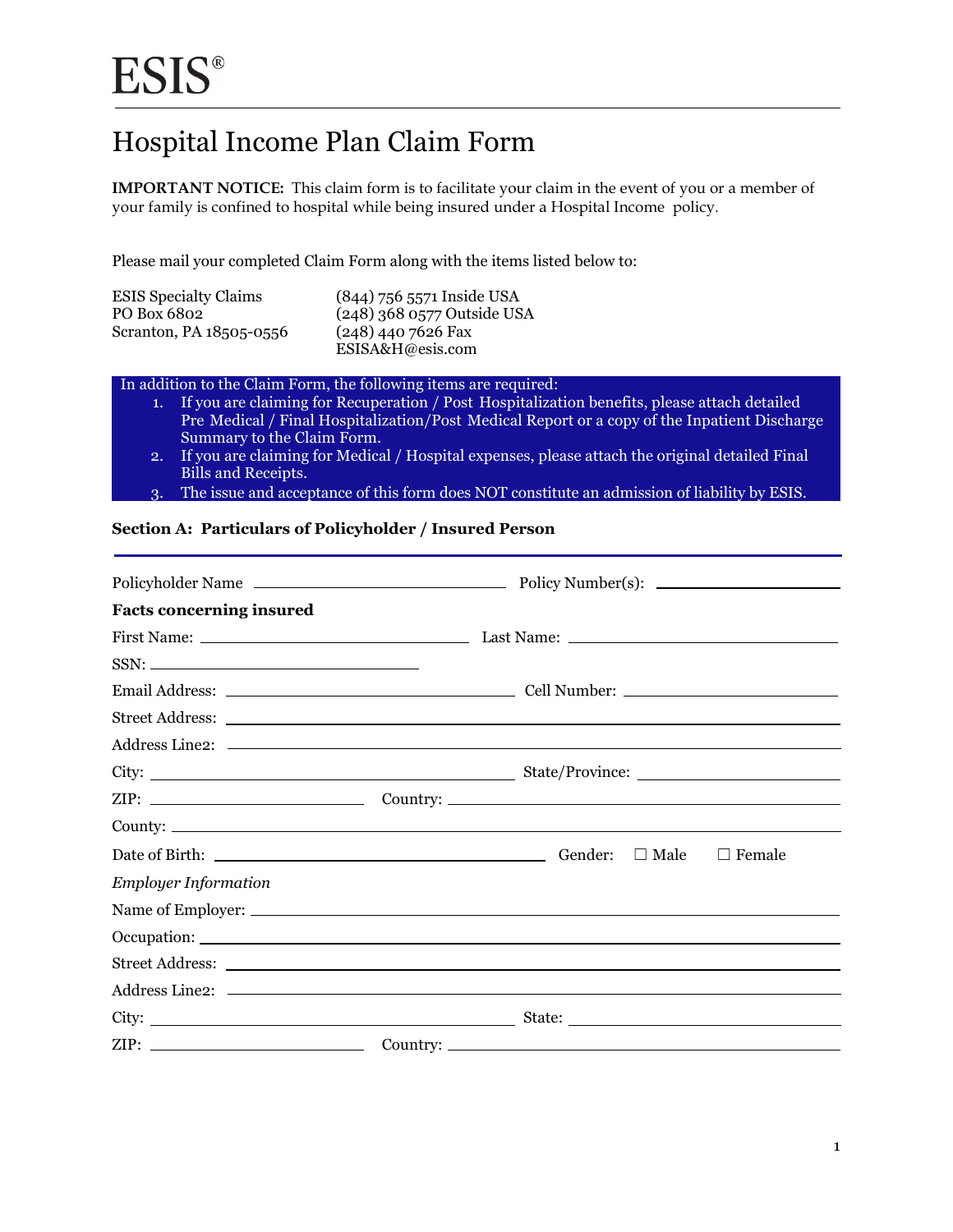# **ESIS®**

|                                                                             | Facts concerning claimant (if different from insured)                                                                                                                                                                          |                                                                                                                                                                             |
|-----------------------------------------------------------------------------|--------------------------------------------------------------------------------------------------------------------------------------------------------------------------------------------------------------------------------|-----------------------------------------------------------------------------------------------------------------------------------------------------------------------------|
|                                                                             |                                                                                                                                                                                                                                |                                                                                                                                                                             |
|                                                                             |                                                                                                                                                                                                                                |                                                                                                                                                                             |
|                                                                             |                                                                                                                                                                                                                                |                                                                                                                                                                             |
|                                                                             |                                                                                                                                                                                                                                |                                                                                                                                                                             |
|                                                                             |                                                                                                                                                                                                                                |                                                                                                                                                                             |
|                                                                             |                                                                                                                                                                                                                                |                                                                                                                                                                             |
|                                                                             |                                                                                                                                                                                                                                |                                                                                                                                                                             |
|                                                                             |                                                                                                                                                                                                                                |                                                                                                                                                                             |
|                                                                             | Date of Birth: $\qquad \qquad$ Cender: $\Box$ Male                                                                                                                                                                             | $\Box$ Female                                                                                                                                                               |
|                                                                             |                                                                                                                                                                                                                                |                                                                                                                                                                             |
| <b>Employer Information</b>                                                 |                                                                                                                                                                                                                                |                                                                                                                                                                             |
|                                                                             |                                                                                                                                                                                                                                |                                                                                                                                                                             |
|                                                                             |                                                                                                                                                                                                                                |                                                                                                                                                                             |
|                                                                             |                                                                                                                                                                                                                                |                                                                                                                                                                             |
|                                                                             |                                                                                                                                                                                                                                |                                                                                                                                                                             |
|                                                                             |                                                                                                                                                                                                                                |                                                                                                                                                                             |
|                                                                             |                                                                                                                                                                                                                                |                                                                                                                                                                             |
| <b>Section B: Details of Claim</b><br>If Yes, please provide details below: |                                                                                                                                                                                                                                | Period of Hospitalization From (DD/MM/YYYY) To (DD/MM/YYYY)<br>Was the Insured referred by a General Practitioner / Specialist / Other Hospital? $\square$ Yes<br>$\Box$ No |
| Name of General Practitioner / Specialist / Hospital                        |                                                                                                                                                                                                                                |                                                                                                                                                                             |
|                                                                             |                                                                                                                                                                                                                                |                                                                                                                                                                             |
|                                                                             | Street Address: No. 2016. The Street Address: No. 2016. The Street Address: No. 2016. The Street Address: No. 2017. The Street Address: No. 2017. The Street Address: No. 2017. The Street Address: No. 2017. The Street Addre |                                                                                                                                                                             |
|                                                                             |                                                                                                                                                                                                                                |                                                                                                                                                                             |
|                                                                             |                                                                                                                                                                                                                                |                                                                                                                                                                             |
|                                                                             |                                                                                                                                                                                                                                | $ZIP:$ $\qquad \qquad \qquad \qquad \qquad \qquad \qquad \qquad \qquad \qquad \text{Country:}$                                                                              |
|                                                                             |                                                                                                                                                                                                                                |                                                                                                                                                                             |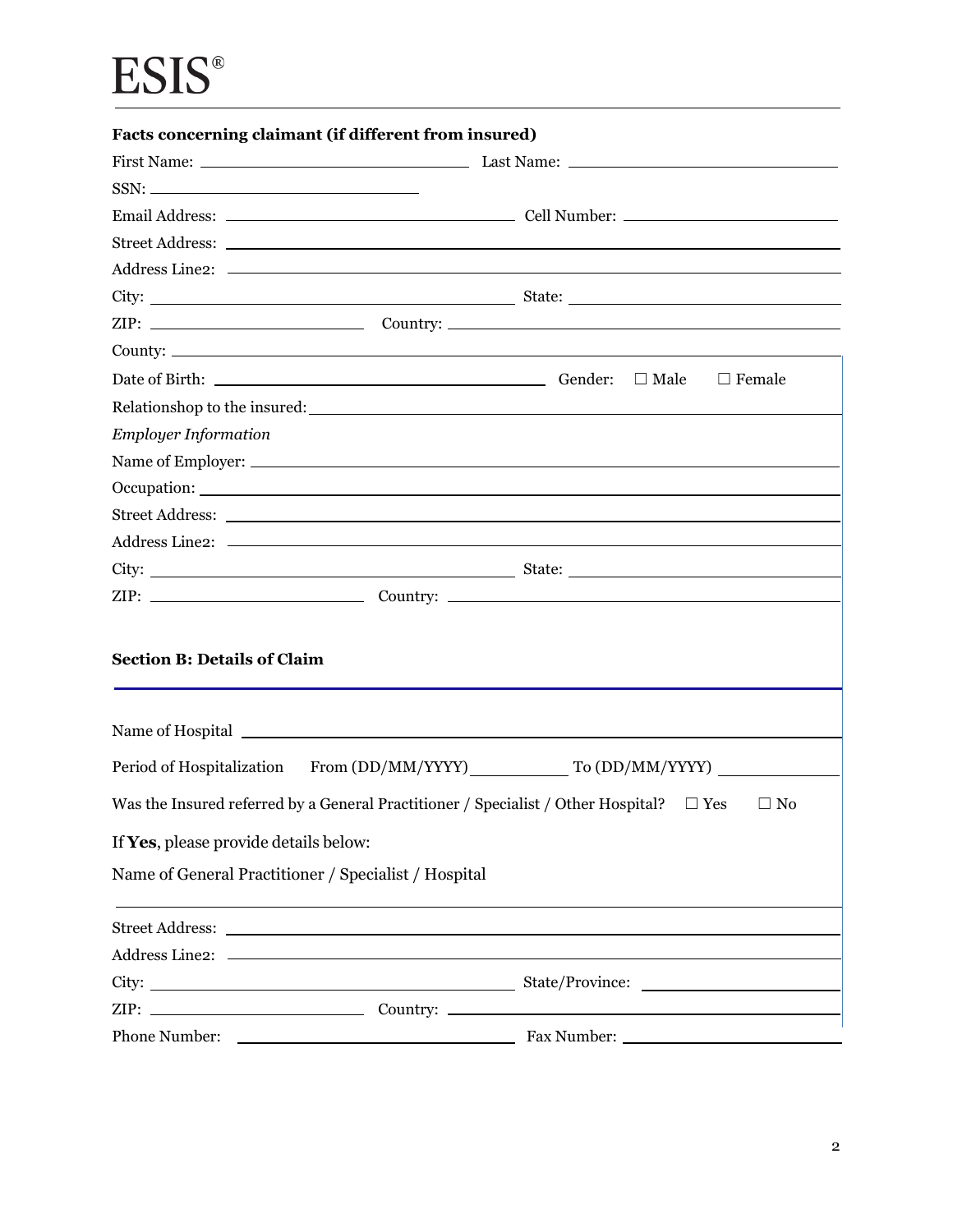# **ESIS®**

Please complete this portion of hospitalization was due to an accident.

*Details of the Medical Practitioner who is currently treating the insured* 

| Name of Clinic/Hospital: Name of Doctor:                         |  |  |
|------------------------------------------------------------------|--|--|
|                                                                  |  |  |
|                                                                  |  |  |
|                                                                  |  |  |
|                                                                  |  |  |
|                                                                  |  |  |
|                                                                  |  |  |
|                                                                  |  |  |
|                                                                  |  |  |
|                                                                  |  |  |
|                                                                  |  |  |
| <b>Witness Information</b>                                       |  |  |
| Were there witnesses to the accident? $\square$ Yes $\square$ No |  |  |
| If Yes, please provide the following details:                    |  |  |
| <b>Witness 1</b>                                                 |  |  |
|                                                                  |  |  |
|                                                                  |  |  |
|                                                                  |  |  |
|                                                                  |  |  |
|                                                                  |  |  |
|                                                                  |  |  |
| <b>Witness 2</b>                                                 |  |  |
|                                                                  |  |  |
|                                                                  |  |  |
|                                                                  |  |  |
|                                                                  |  |  |
|                                                                  |  |  |
|                                                                  |  |  |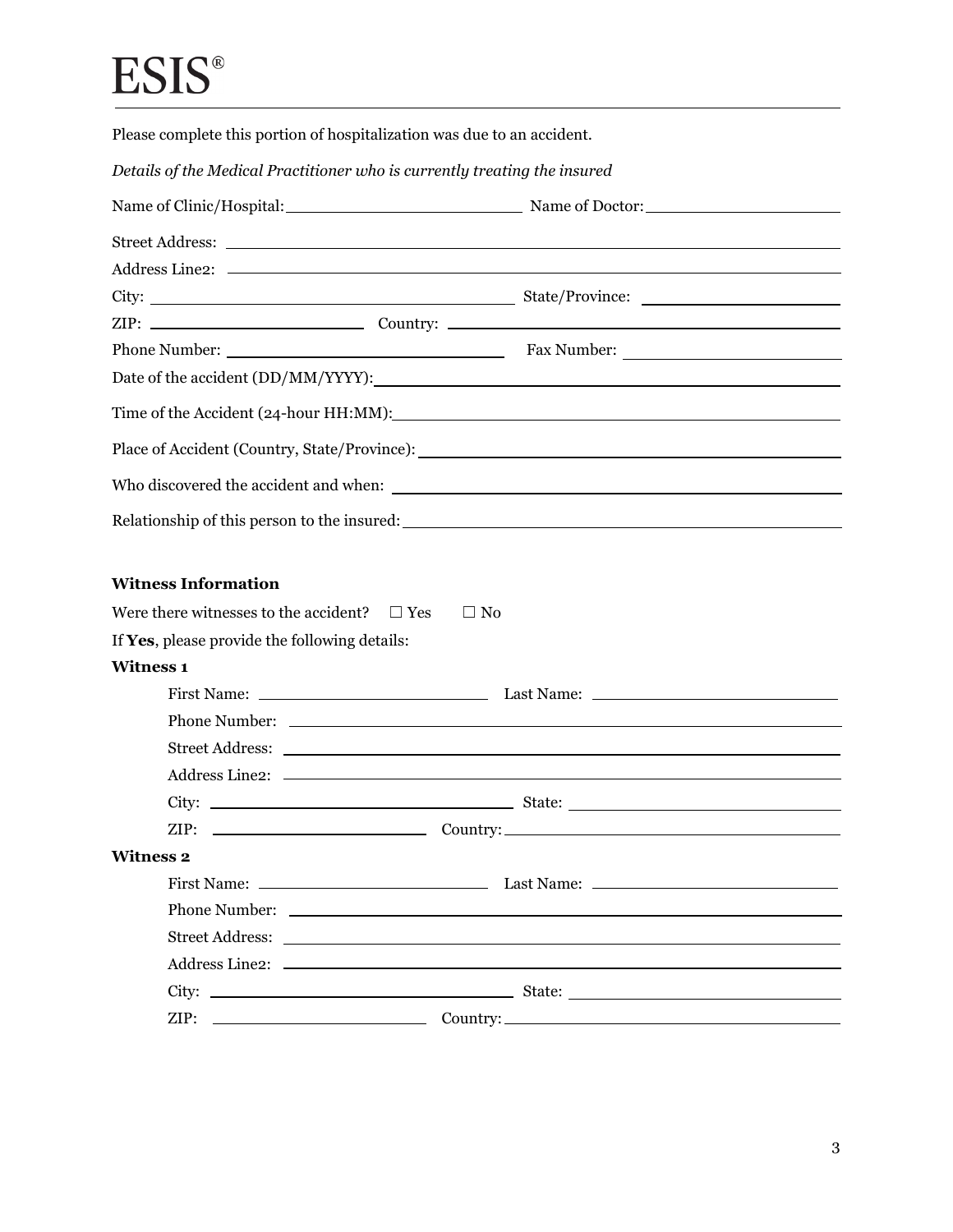the time of accident?  $\square$  Yes  $\square$  No Was the Insured under the influence of alcohol, medication, drugs or any other intoxicating substance at

If **Yes**, please provide details below (Please use supplementary sheet if necessary):

| Name / Type of Alcohol,<br><b>Medication, Drugs or</b><br><b>Intoxicating Substances</b> | <b>Quantity</b><br><b>Consumed</b> | <b>Date and Time Consumed</b> |
|------------------------------------------------------------------------------------------|------------------------------------|-------------------------------|
|                                                                                          |                                    |                               |
|                                                                                          |                                    |                               |
|                                                                                          |                                    |                               |

Nature of Injury (e.g., fracture, cut, bruises, etc.):

Chronology and description of the accident (Please use supplementary sheet if necessary):

Please complete this portion if hospitalization was due to an illness

| Name of Clinic/Hospital: | Name of Doctor: |
|--------------------------|-----------------|
|                          |                 |
|                          |                 |
|                          | State/Province: |
|                          |                 |
|                          | Fax Number:     |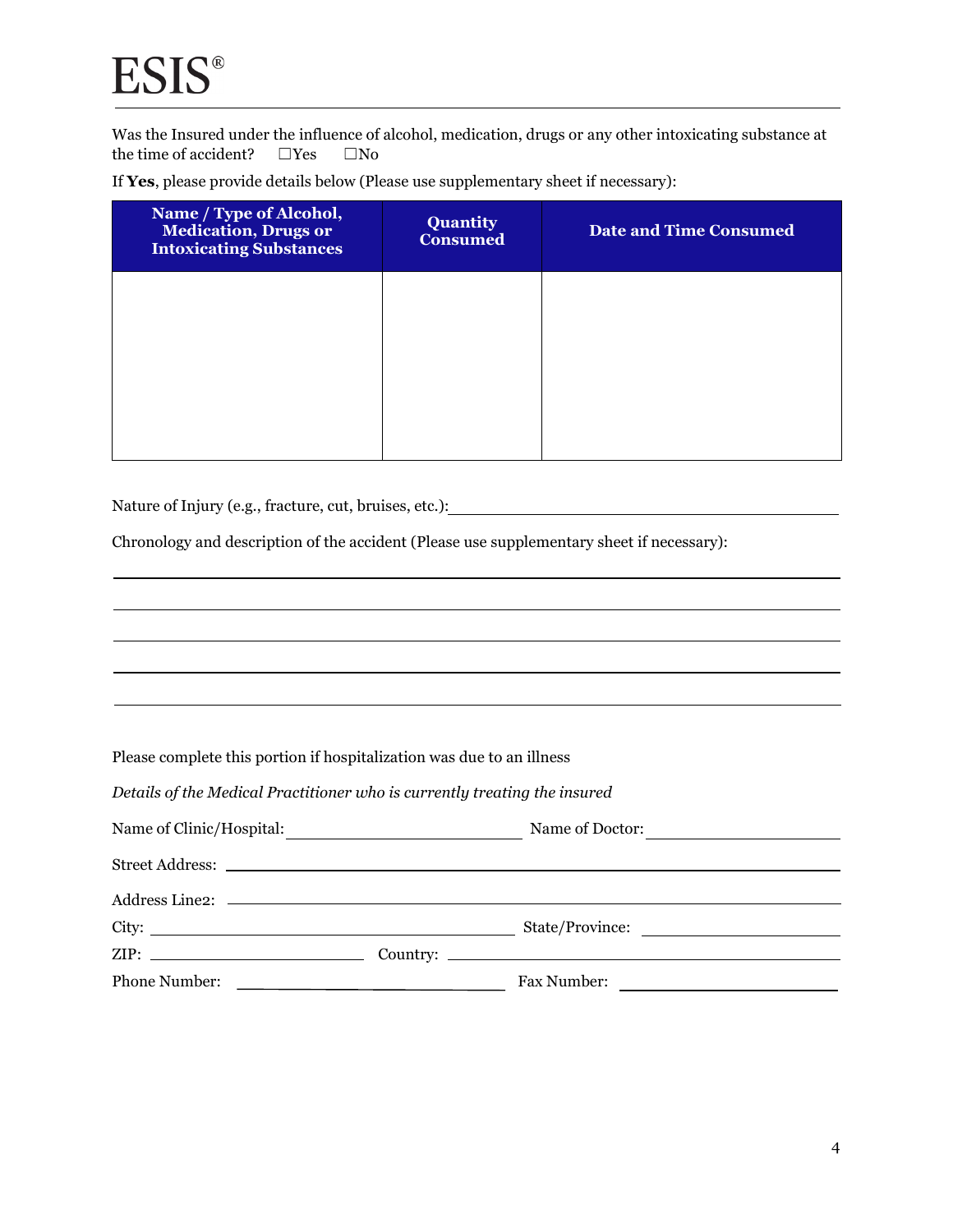| Naure of Illness (describe the symptoms suffered): |  |  |  |
|----------------------------------------------------|--|--|--|
|----------------------------------------------------|--|--|--|

Date of symptoms first noticed (DD/MM/YYYY):

| Date of first consultation with a medical practitioner for this condition (DD/MM/YYYY):_ |  |  |  |
|------------------------------------------------------------------------------------------|--|--|--|
|                                                                                          |  |  |  |

Describe the symptoms presented during the first consultation:

Has the insured/claimant ever seen a doctor for any similar condition in the past?  $□Yes$   $□No$ 

|  |  |  | If Yes, please provide details: |  |
|--|--|--|---------------------------------|--|
|--|--|--|---------------------------------|--|

|                           | Name of Clinic/Hospital: Name of Doctor: |
|---------------------------|------------------------------------------|
|                           |                                          |
|                           |                                          |
|                           |                                          |
|                           |                                          |
|                           |                                          |
|                           |                                          |
| Period of Hospitalization |                                          |
|                           |                                          |
|                           |                                          |

#### **Section C: Any Other Claims / Insurance**

hospitalization, whether for this incident or in the past?  $\square$  Yes  $\square$  No Have you claimed or are there any other insurance policies that cover or may provide cover for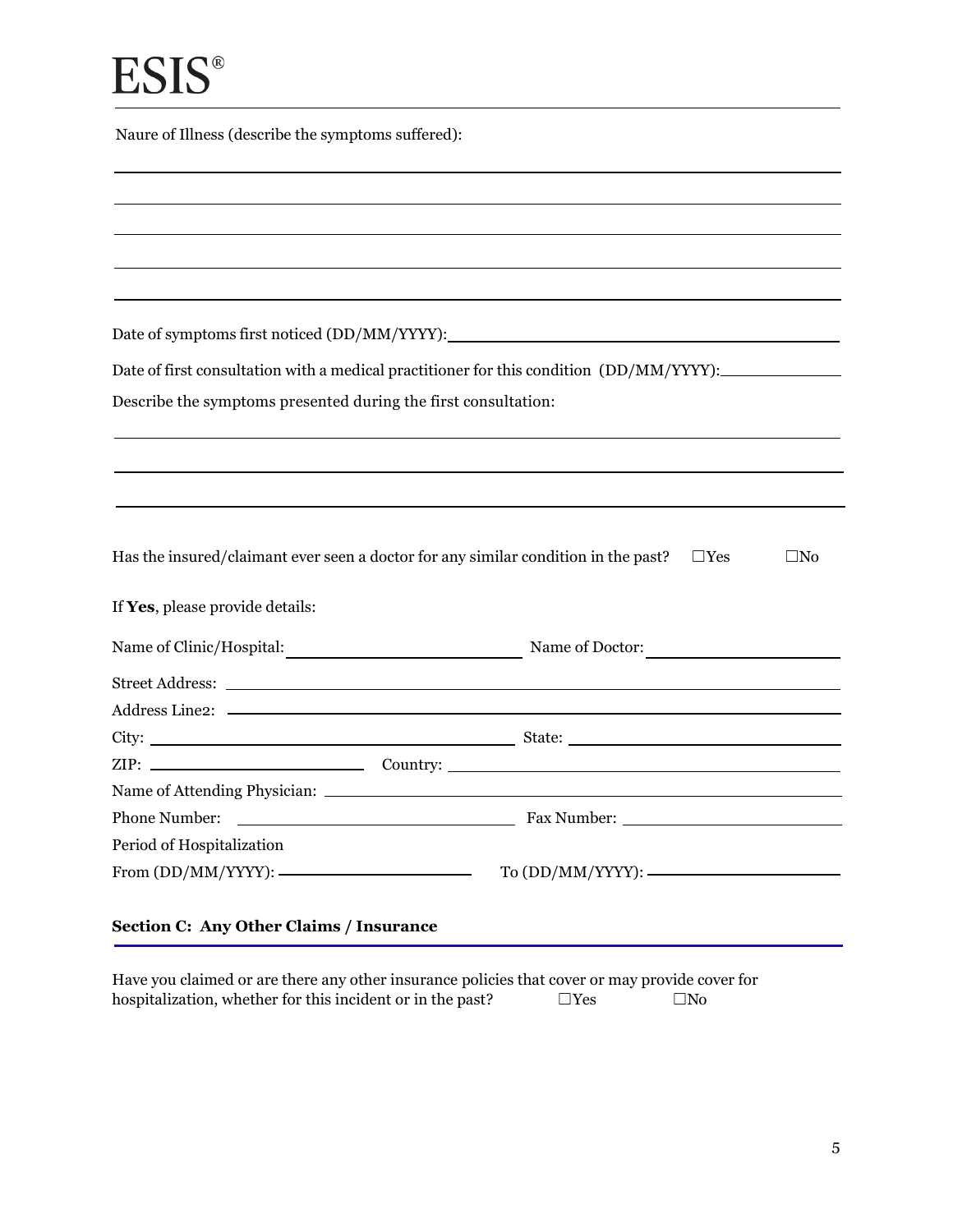### If **Yes**, please provide details below:

| Name of Insurance Company | Policy No. | Type of Policy | Date Policy In<br>Effect |
|---------------------------|------------|----------------|--------------------------|
|                           |            |                |                          |
|                           |            |                |                          |
|                           |            |                |                          |

### **Section D: Declaration**

Did you remember to enclose the following? (Where applicable)

| Document                                                                                                         | Yes | NA |
|------------------------------------------------------------------------------------------------------------------|-----|----|
| Traffic Police Report (if involved in a Road Accident)                                                           |     |    |
| Copy of Final Hospital Bill                                                                                      |     |    |
| Written notes from Physician on type of injury sustained/Inpatient Discharge Summary or<br><b>Medical Report</b> |     |    |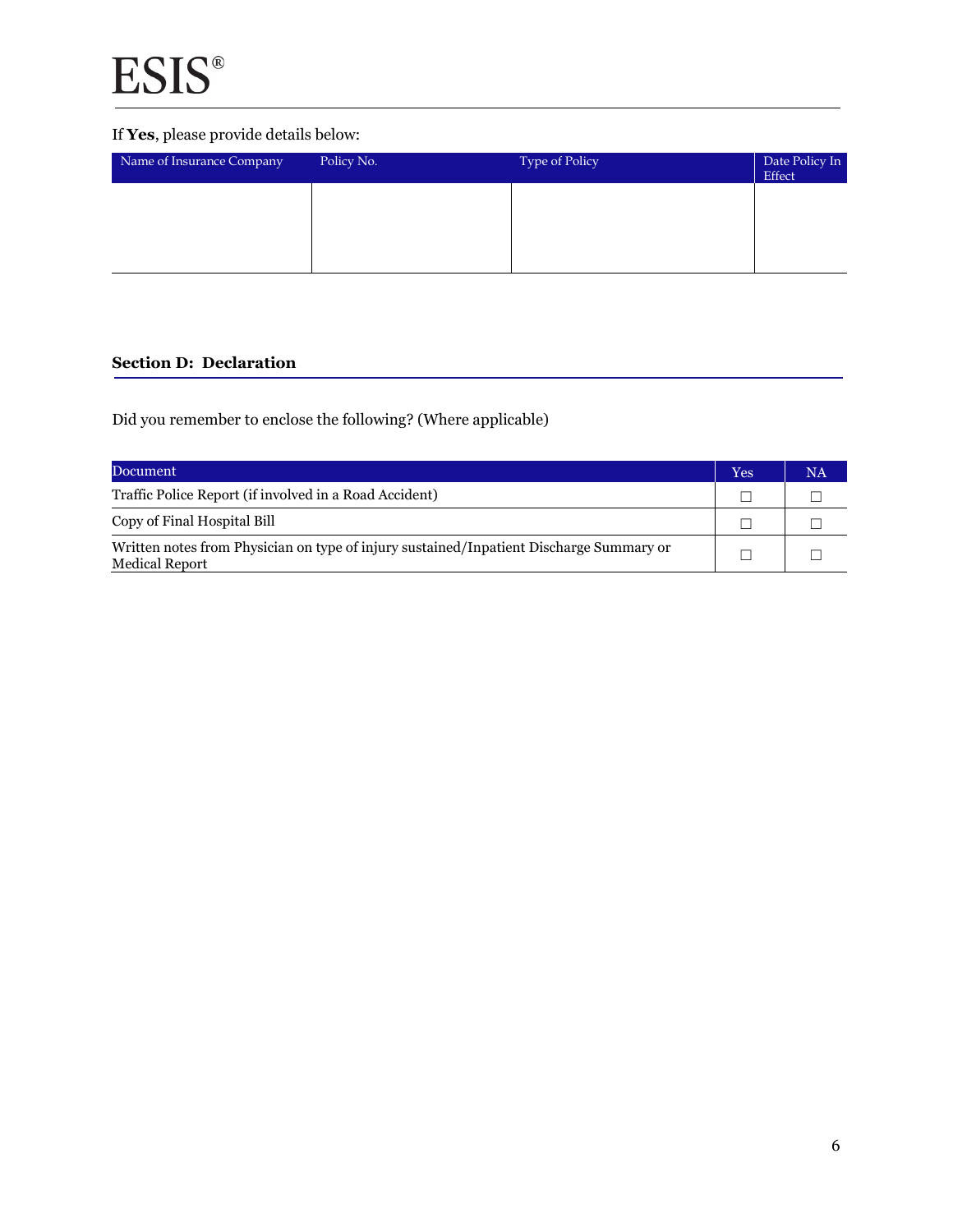By signing this form, I / We agree that ESIS will use the information supplied here and during the formation and performance of this policy, for policy administration, customer services, claims handling and fraud analysis and prevention, and that ESIS may disclose such information to its service providers, agents, authorities and other parties for these purposes.

j. photo static copy of this authorization shall be considered as effective and valid as the original. I / We hereby authorize any hospital, physician, and any other person or entity who has attended to or examined the Insured, to furnish to ESIS or its authorized representatives, any and all information with respect to any illness or injury or loss, medical history, consultation, prescriptions or treatment, copies of all hospital, medical or other records, investigation status and results, and such personal information as ESIS in its absolute discretion considers relevant for its assessment of this claim. A

J Ì. false or fraudulent statements or suppress, conceal or falsely state any fact whatsoever the Policy shall be void and all rights to recover thereunder in respect of past, present or future claims shall beforfeited. I / We do solemnly and sincerely declare that the foregoing particulars are true and correct in every detail and I/We agree that if I / We have made or in any further declaration or representation shall make any

Signature of Claimant

Signature of Insured Person (if different from Claimant)

Date